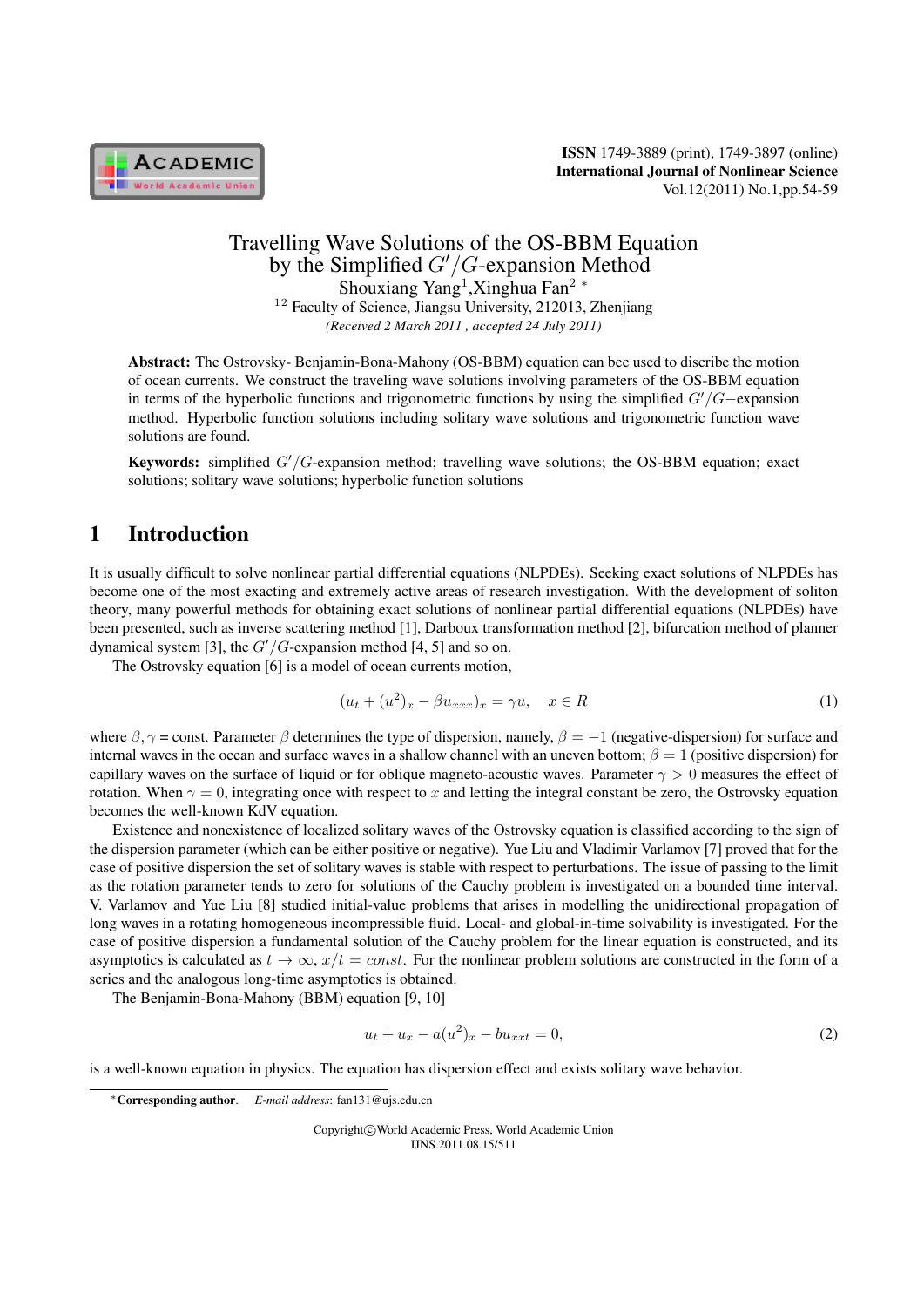*S. Yang, X. Fan: Travelling Wave Solutions of the OS-BBM Equation by the Simplified ′ /-expansion Method* 55

In this work, the following the OS-BBM equation

$$
(u_t + u_x - \alpha(u^2)_x - \beta u_{xxt})_x = \gamma(u + u^2)
$$
\n(3)

will be studied. We shall use the simplified  $G'/G$ -expansion method [16]. It is based on the explicit linearization of nonlinear differential equations for traveling waves with a certain substitution which leads to a second-order differential equation with constant coefficients. The computations are performed with a computer algebra system to deduce few solutions of the nonlinear equations in an explicit form.

The simplified  $G'/G$ -expansion is a modification of the  $G'/G$ -expansion method [11] which has been applied to many kinds of PDEs [12–15]. The expression of  $G'/G$  in the  $G'/G$  expansion method is simplified to  $tanh, coth$ ,  $cot$ and rational forms under some conditions and that why it is called the simplified  $G'/G$ -expansion in [16]. The simplified  $G'/G$ -method can be thought as a combination of  $tanh - \coth$  method and  $\cot$  method. It is pointed out in [17] that the *G'*/*G*-expansion method coincides with the truncated expansion method if we use the travelling wave solutions. The  $G'/G$ -expansion method is equivalent to application of the simplest equation method with the Riccati equation, to the *tanh*-function method and to the truncated expansion method.

The layout of this paper is organized as follows. In Section 2, we give the description of the simplified *G'*/*G*-expansion method. In Section 3, we apply this method to the OS-BBM equation. Conclusions are given in the last section.

# 2 Description of the simplified  $(G'/G)$ -expansion method

We shall first describe the simplified *G'*/*G*-expansion method [16] with two independent variables. For a given nonlinear PDE

$$
P(u, u_t, u_x, u_{tt}, u_{xx}, \dots) = 0,
$$
\n(4)

where  $u = u(x, t)$  is an unknown function, P is a polynomial in u and its partial derivatives, in which the highest order derivatives and nonlinear terms are involved. There are mainly four steps in the  $G'/G$ -expansion method.

Step 1. The travelling wave variable

$$
u(x,t) = \phi(\xi), \quad \xi = x - Vt,
$$
\n(5)

permits us to reduce Eq. (4) to an ODE for  $u = \phi(\xi)$  in the form

$$
P(\phi, -V\phi', \phi', V^2\phi'', -V\phi'', \phi'', \cdots) = 0,
$$
\n(6)

where "'" denotes derivative about  $\xi$ .

**Step 2.** Suppose that the solution of ODE (6) can be expressed by a polynomial in  $G'/G$  as follows:

$$
\phi(\xi) = \sum_{i=0}^{m} a_i \left(\frac{G'}{G}\right)^i,\tag{7}
$$

where  $G = G(\xi)$  satisfies the following second order linear ODE

$$
G'' + \lambda G' + \mu G = 0,\tag{8}
$$

where  $a_i$   $(i = 0, 1, 2, \dots, m)$ ,  $\lambda$  and  $\mu$  are constants to be determined later,  $a_m \neq 0$ . The degree of the polynomial m can be determined by balancing the highest order derivative with nonlinear terms.

Step 3. Substituting (7) into (6) and using the second order linear ODE (8) and then equating each coefficient of the resulted polynomial to zero, yields a set of algebraic equations with respect to  $a_i$  ( $i = 0, 1, 2, \cdots, m$ ),  $V, \lambda$ , and  $\mu$ . Solving the algebraic system, we may find the values of unknowns.

Step 4. Substituting  $a_i$   $(i = 0, 1, 2, \dots, m)$ ,  $V, \lambda, \mu$  gotten in Step 3 and the general solutions of Eq. (8) into (7) we can obtain more traveling wave solutions of the nonlinear PDE (4).

Solutions to Eq.(8) takes the simplified form depending on whether  $\lambda^2 - 4\mu > 0$ ,  $\lambda^2 - 4\mu > 0$  or  $\lambda^2 - 4\mu = 0$ ,

$$
\frac{G'}{G} = \begin{cases}\n\frac{\sqrt{\lambda^2 - 4\mu}}{2} \tanh\left(\frac{\sqrt{\lambda^2 - 4\mu}}{2}\xi + \xi_0\right) - \frac{\lambda}{2}, & \lambda^2 - 4\mu > 0, \tanh\xi_0 = C, |C| < 1, \\
\frac{\sqrt{\lambda^2 - 4\mu}}{2} \coth\left(\frac{\sqrt{\lambda^2 - 4\mu}}{2}\xi + \xi_0\right) - \frac{\lambda}{2}, & \lambda^2 - 4\mu > 0, \coth\xi_0 = C, |C| > 1, \\
\frac{\sqrt{4\mu - \lambda^2}}{2} \cot\left(\frac{\sqrt{4\mu - \lambda^2}}{2}\xi + \xi_0\right) - \frac{\lambda}{2}, & \lambda^2 - 4\mu < 0, \tan\xi_0 = C \\
\frac{C_2}{C_1 + C_2\xi} - \frac{\lambda}{2}, & \lambda^2 - 4\mu = 0,\n\end{cases}
$$
\n(9)

*IJNS homepage:* http://www.nonlinearscience.org.uk/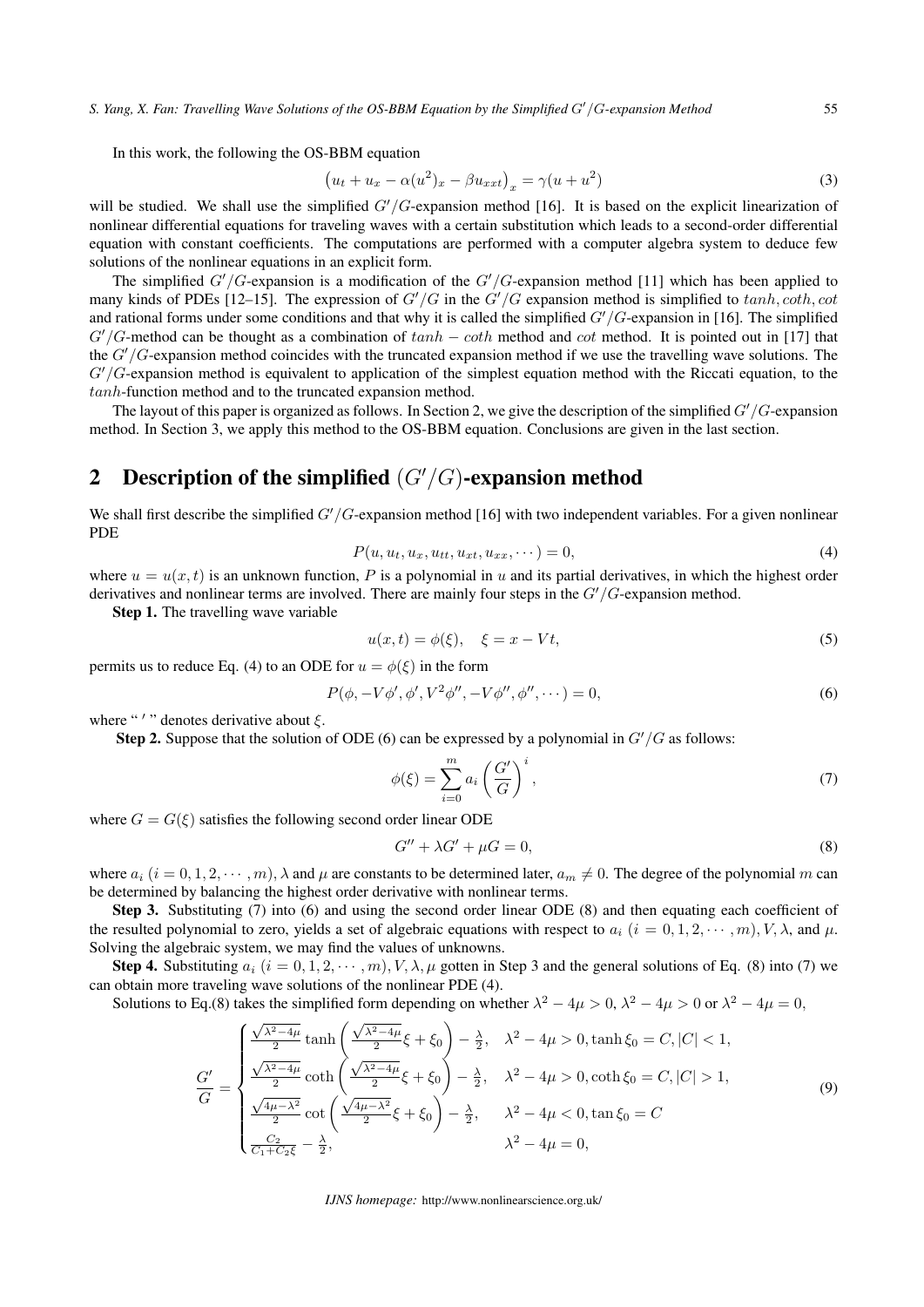where  $C, C_1$  and  $C_2$  are arbitrary constants.

We will use (9) to get travelling wave solution of Eq.(3).

## 3 Traveling wave solutions to the OS-BBM equation

In this section, we will apply the simplified *G'/G*-expansion method to construct the traveling wave solutions of OS-BBM equation (3).

Combining the independent variables x and t into one variable  $\xi = x - Vt$ , we suppose that

$$
u(x,t) = \phi(\xi), \xi = x - Vt.
$$
 (10)

Then Eq. (3) is converted into an ODE for  $u = \phi(\xi)$ 

$$
\beta V \phi^{(4)} + (1 - V - 2\alpha \phi) \phi'' - 2\alpha (\phi')^2 - \gamma \phi - \gamma \phi^2 = 0.
$$
 (11)

Suppose that the solution of the ODE (11) can be expressed by polynomials in terms of  $G'/G$  as follows:

$$
\phi(\xi) = \sum_{i=0}^{m} a_i \left(\frac{G'}{G}\right)^i,\tag{12}
$$

while  $G = G(\xi)$  satisfies (8).

The positive integer  $m$  can be determined by considering the homogeneous balance between the highest order derivatives and nonlinear terms appearing in ODE (11). To determine the degree of the polynomial solutions, we can only substitute the leading term. Let the degree in  $G'/G$  of (12) be  $D(\phi)$ . Then  $D(\phi^p \left(\frac{d^s \phi}{d\xi^s}\right)^{\tilde{q}}) = pD(\phi) + (s + D(\phi)q)$ . So we get  $m = 2$  and

$$
\phi(\xi) = a_2 \left(\frac{G'}{G}\right)^2 + a_1 \left(\frac{G'}{G}\right) + a_0,\tag{13}
$$

By substituting (13) and its derivatives into Eq. (11) and collecting all terms with the same power of  $G'/G$  together, the left-hand side of Eq. (11) is converted into another polynomial in  $G'/G$ . Equating each coefficient of this polynomial to zero, yields a set of simultaneous algebraic equations for  $a_2, a_1, a_0, V, \lambda, \mu$  as follows:

$$
0: -\gamma a_0 + V\beta \lambda^3 \mu a_1 + 8V\beta \lambda \mu^2 a_1 + \lambda \mu a_1 - V\lambda \mu a_1 + 2 \mu^2 a_2 + 16V\beta \mu^3 a_2 - 2V\mu^2 a_2 + 14V\beta \lambda^2 \mu^2 a_2 - \gamma a_0^2 - 2\alpha \lambda \mu a_1 a_0 - 2\alpha \mu^2 a_1^2 - 4\alpha \mu^2 a_2 a_0 = 0,
$$
  
\n
$$
1: -\gamma a_1 + \lambda^2 a_1 - 2V\mu a_1 + V\beta \lambda^4 a_1 + 16V\beta \mu^2 a_1 - V\lambda^2 a_1 + 2\mu a_1 + 22V\beta \lambda^2 \mu a_1 + 6\lambda \mu a_2 + 30V\beta \lambda^3 \mu a_2 - 6V\lambda \mu a_2 + 120V\beta \mu^2 \lambda a_2 - 2\gamma a_1 a_0 - 2\alpha \lambda^2 a_1 a_0 - 4\alpha \mu a_1 a_0 - 6\alpha \lambda \mu a_1^2 - 12\alpha \lambda \mu a_2 a_0 - 12\alpha \mu^2 a_2 a_1 = 0,
$$
  
\n
$$
2: 60V\beta \lambda \mu a_1 + 15V\beta \lambda^3 a_1 + 3\lambda a_1 - 3V\lambda a_1 + 8\mu a_2 - 8V\mu a_2 + 16V\beta \lambda^4 a_2 - \gamma a_2 + 232V\beta \lambda^2 \mu a_2 + 136V\beta \mu^2 a_2 + 74\lambda^2 a_2 - 4V\lambda^2 a_2 - 6\alpha \lambda a_1 a_0 - \gamma a_1^2 - 8\alpha \mu a_1^2 - 4\alpha \lambda^2 a_1^2 -
$$

$$
2\gamma a_2 a_0 - 16\alpha \mu a_2 a_0 - 8\alpha \lambda^2 a_2 a_0 - 30\alpha \lambda \mu a_2 a_1 - 12\alpha \mu^2 a_2^2 = 0,
$$

 $3: 2 a_1 + 40 V \beta \mu a_1 - 2 V a_1 + 50 V \beta \lambda^2 a_1 + 440 V \beta \lambda \mu a_2 - 10 V \lambda a_2 + 130 V \beta \lambda^3 a_2 +$ 

$$
10 \lambda a_2 - 4 \alpha a_1 a_0 - 10 \alpha \lambda a_1^2 - 20 \alpha \lambda a_2 a_0 - 36 \alpha \mu a_2 a_1 - 18 \alpha \lambda^2 a_2 a_1 - 2 \gamma a_2 a_1 - 28 \alpha \lambda \mu a_2^2 = 0,
$$

 $4:60 V\beta\lambda a_1 + 240 V\beta\mu a_2 + 330 V\beta\lambda^2 a_2 - 6 V a_2 + 6 a_2 - 6 \alpha a_1^2 - 12 \alpha a_2 a_0 - 42 \alpha \lambda a_2 a_1 -$ 

$$
\gamma a_2{}^2 - 16 \alpha \lambda^2 a_2{}^2 - 32 \alpha \mu a_2{}^2 = 0,
$$

- $5: 24 V \beta a_1 + 336 V \beta \lambda a_2 24 \alpha a_2 a_1 36 \alpha \lambda a_2^2 = 0,$
- $6: -20 a_2 (\alpha a_2 6 V \beta) = 0,$

Solving the algebraic equations yields two sets of solutions:

Set A: 
$$
\lambda = \lambda, \mu = \frac{\gamma \beta + \alpha + \beta(1 + \alpha) \lambda^2}{4\beta (1 + \alpha)}, V = \frac{\alpha (1 + \alpha)}{\gamma \beta + \alpha},
$$
  

$$
a_0 = \frac{\gamma \beta + \alpha + 3\beta(1 + \alpha) \lambda^2}{2(\gamma \beta + \alpha)}, a_1 = \frac{6\beta \lambda (1 + \alpha)}{\gamma \beta + \alpha}, a_2 = \frac{6\beta (1 + \alpha)}{\gamma \beta + \alpha}
$$
(15)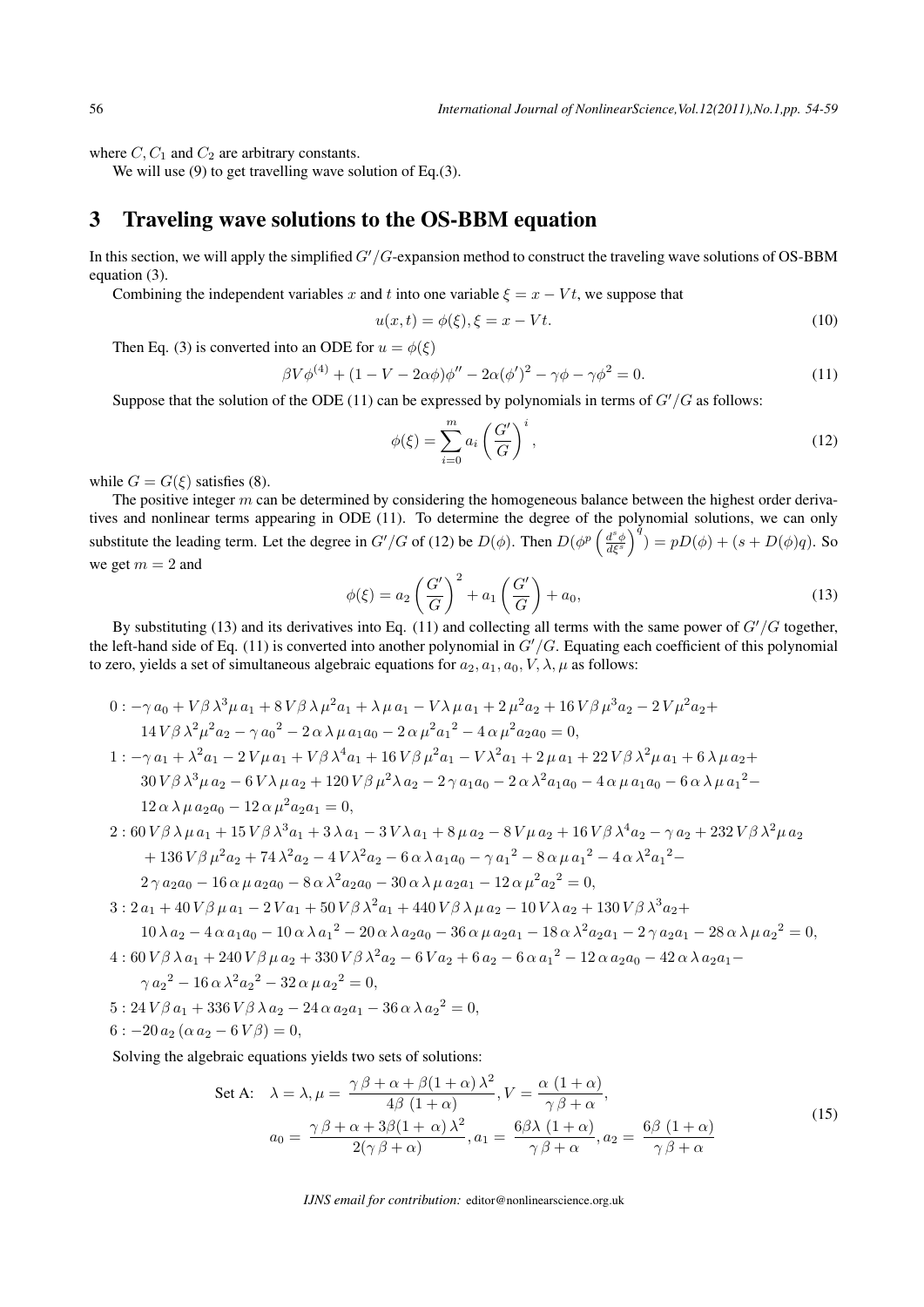*S. Yang, X. Fan: Travelling Wave Solutions of the OS-BBM Equation by the Simplified ′ /-expansion Method* 57

Set B: 
$$
\lambda = \lambda, \mu = \frac{-(\gamma \beta + \alpha) + \beta(1 + \alpha) \lambda^2}{4\beta (1 + \alpha)}, V = \frac{\alpha (1 + \alpha)}{\gamma \beta + \alpha},
$$

$$
a_0 = \frac{-3(\gamma \beta + \alpha) + 3\beta(1 + \alpha) \lambda^2}{2(\gamma \beta + \alpha)}, a_1 = \frac{6\beta \lambda (1 + \alpha)}{\gamma \beta + \alpha}, a_2 = \frac{6\beta (1 + \alpha)}{\gamma \beta + \alpha}
$$
(16)

Substituting (9) into (13) we can derive the travelling wave solutions of Eq. (3).

#### 3.1 First travelling solution set

To Set A, substituting (15) and (9) into (13), we deduce the following two types of traveling wave solutions of the OS-BBM Eq.(3):

Case 1-1. When  $\lambda^2 - 4\mu = -\frac{\gamma \beta + \alpha}{\beta (1+\alpha)} > 0$ , we have the hyperbolic function travelling wave solutions

$$
u_1^+(x,t) = \frac{3}{2} \text{sech}^2 \left( \frac{\sqrt{-\frac{\gamma \beta + \alpha}{\beta (1+\alpha)}}}{2} \xi + \xi_0 \right) - 1 \tag{17}
$$

where  $\xi = x - \frac{\alpha (1+\alpha)}{\gamma \beta + \alpha}$  $\frac{\alpha}{\gamma} \frac{(1+\alpha)}{\beta+\alpha} t$ ,  $\xi_0 = \tanh^{-1} C$ ,  $|C| < 1$ , and

$$
u_2^+(x,t) = -\frac{3}{2}\text{csch}^2\left(\frac{\sqrt{-\frac{\gamma\beta+\alpha}{\beta(1+\alpha)}}}{2}\xi + \xi_0\right) - 1\tag{18}
$$

where  $\xi = x - \frac{\alpha (1+\alpha)}{\gamma \beta + \alpha}$  $\frac{\alpha(1+\alpha)}{\gamma\beta+\alpha}t, \xi_0 = \coth^{-1} C, |C| > 1.$ 

Solution (17) is a smooth bell-shape solitary wave solution. A planar profile is shown in Fig.1(a).





(a) smooth bell-shape solitary wave solution

(b) smooth valley-shape solitary wave solution

Figure 1: planar profiles of solutions to u. (a) the case for  $-\frac{\gamma\beta+\alpha}{\beta(1+\alpha)} > 0$ ,  $|C| > 1$ . (b) the case for  $\frac{\gamma\beta+\alpha}{\beta(1+\alpha)} > 0$ ,  $|C| > 1$ .

Case 1-2. When  $\lambda^2 - 4\mu = -\frac{\gamma \beta + \alpha}{\beta (1+\alpha)} < 0$ , we have the singular trigonometric solution

$$
u_1^-(x,t) = \frac{3}{2}\cot^2\left(\frac{\sqrt{\frac{\gamma\beta + \alpha}{\beta(1+\alpha)}}}{2}\xi + \xi_0\right) + \frac{1}{2},\tag{19}
$$

where  $\xi = x - \frac{\alpha (1+\alpha)}{\gamma \beta + \alpha}$  $\frac{\alpha(1+\alpha)}{\gamma\beta+\alpha}t, \xi_0 = \tan^{-1}C.$ Due to  $V = \frac{\alpha (1+\alpha)}{\alpha \beta + \alpha}$  $\frac{\alpha(1+\alpha)}{\gamma\beta+\alpha}$ , we can get  $\gamma\beta+\alpha\neq 0$ . There does not exist the situation for  $\lambda^2-4\mu=-\frac{\gamma\beta+\alpha}{\beta(1+\alpha)}=0$ .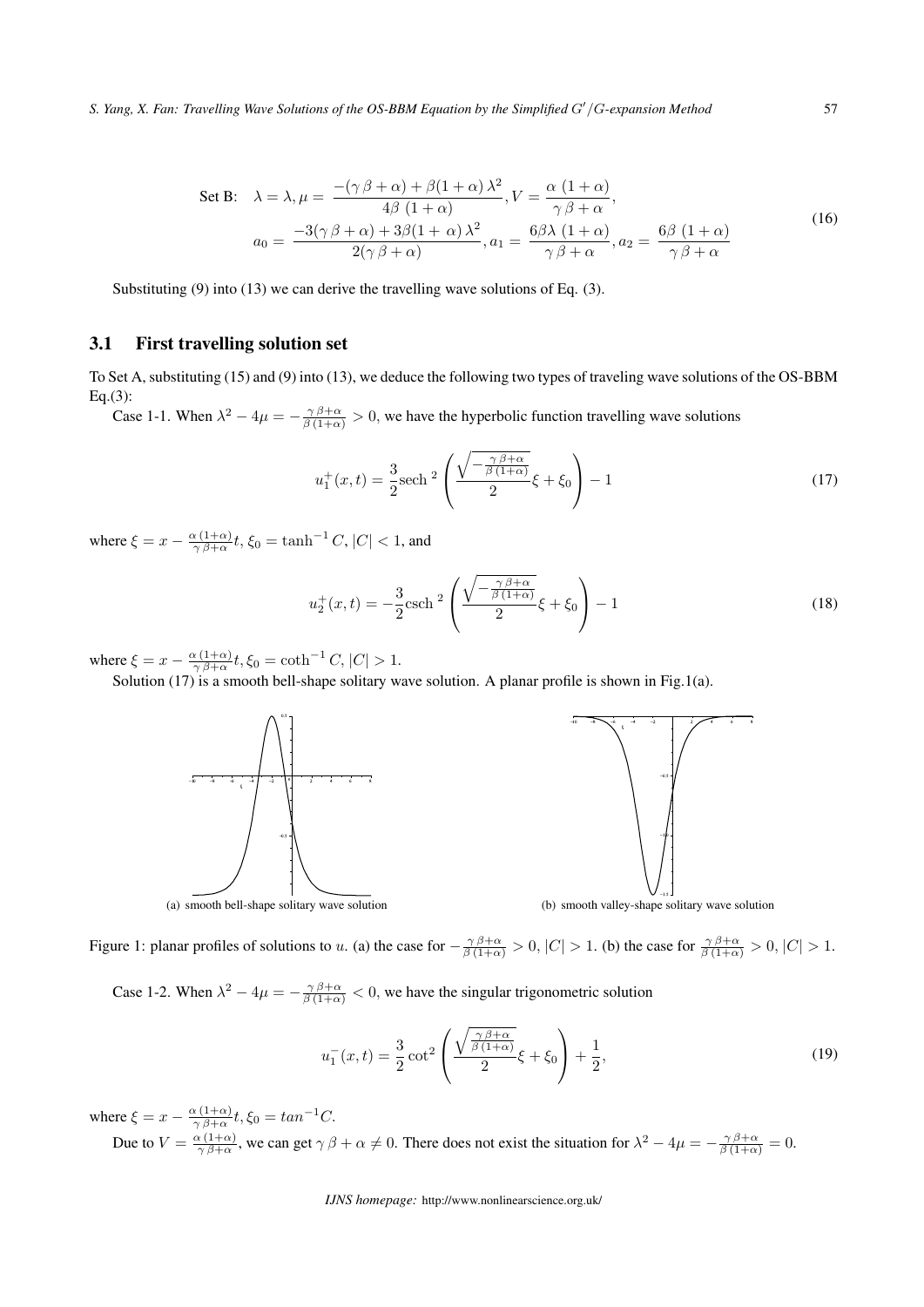#### 3.2 Second travelling solution set

To set B, substituting (16) and (9) into (12), two types of traveling wave solutions of the OS-BBM Eq. (3) are obtained: Case 2-1. When  $\lambda^2 - 4\mu = \frac{\gamma \beta + \alpha}{\beta (1 + \alpha)} > 0$ , we have the hyperbolic function travelling wave solution

$$
u_3^+(x,t) = -\frac{3}{2}\text{sech}^2\left(\frac{\sqrt{\frac{\gamma\beta+\alpha}{\beta(1+\alpha)}}}{2}\xi + \xi_0\right)
$$
(20)

where  $\xi = x - \frac{\alpha (1+\alpha)}{\gamma \beta + \alpha}$  $\frac{\alpha}{\gamma} \frac{(1+\alpha)}{\beta+\alpha} t$ ,  $\xi_0 = \tanh^{-1} C,$   $|C| < 1$ , and

$$
u_4^+(x,t) = \frac{3}{2}\text{csch}^2\left(\frac{\sqrt{\frac{\gamma\beta+\alpha}{\beta(1+\alpha)}}}{2}\xi + \xi_0\right). \tag{21}
$$

where  $\xi = x - \frac{\alpha (1+\alpha)}{\gamma \beta + \alpha}$  $\frac{\alpha(1+\alpha)}{\gamma\beta+\alpha}t, \xi_0 = \coth^{-1}C, |C| > 1.$ 

Solution (20) is a smooth valley-shape solitary wave solution. A planar profile is shown in Fig.1(b). Case 2-2. When  $\lambda^2 - 4\mu = \frac{\gamma \beta + \alpha}{\beta (1 + \alpha)} < 0$ , we have the singular trigonometric solution

$$
u_2^-(x,t) = -\frac{3}{2}\cot^2\left(\frac{\sqrt{-\frac{\gamma\beta+\alpha}{\beta(1+\alpha)}}}{2}\xi + \xi_0\right) - \frac{3}{2},\tag{22}
$$

where  $\xi = x - \frac{\alpha (1+\alpha)}{\gamma \beta + \alpha}$  $\frac{\alpha(1+\alpha)}{\gamma\beta+\alpha}t, \xi_0 = \tan^{-1}C.$ Due to  $V = \frac{\alpha (1+\alpha)}{\alpha \beta + \alpha}$  $\frac{\alpha(1+\alpha)}{\gamma\beta+\alpha}$ , we can get  $\gamma\beta+\alpha\neq 0$ . There does not exist the situation for  $\lambda^2-4\mu=\frac{\gamma\beta+\alpha}{\beta(1+\alpha)}=0$ , too.

## 4 Conclusion

The simplified *G'*/*G*−expansion method for finding solutions to nonlinear equations delivers solutions in a neat manner and helpful form. In this paper, we have derived many families of exact traveling wave solutions for the OS-BBM equation via the simplified *G'*/*G*-expansion method. These travelling wave solutions are expressed by the hyperbolic functions and trigonometric functions.The form of solutions is determined by the equation parameters.

### Acknowledgements

Research was supported by the Post-doctoral Foundation of China( No. 201003555) and the National Natural Science Foundation of China (No. 11026169, 10771088). Xinghua Fan thanks the Jiangsu Government Scholarship for Overseas Studies as well as the Priority Academic Program Development of Jiangsu Higher Education Institutions.

## References

- [1] P.A. Clarkson. M.J. Ablowitz, Solitons, Nonlinear Evolution Equations and Inverse Scattering, Cambridge Univ. Pres,Cambridge, 1991.
- [2] C. Rogers, W. K. Schief, Bäcklund and Darboux Transformations, 2002.
- [3] J. B. Li, H. H. Dai, On the Study of Singular Nonlinear Travelling Wave Equations: Dynamical Approach, Science Press, Beijing, 2007.
- [4] E. Parkes, Observations on the basic  $(G'/G)$ -expansion method for finding solutions to nonlinear evolution equations, *Appl. Math. Comput.* 217 (4) (2010): 1759 – 1763.
- [5] E. Zayed, K. A. Gepreel, Some applications of the  $(G'/G)$ -expansion method to non-linear partial differential equations, *Appl. Math. Comput*. 212 (1) (2009): 1 – 13.
- [6] L. A. Ostrovsky, Nonlinear internal waves in a rotating ocean, Okeanologia 18.